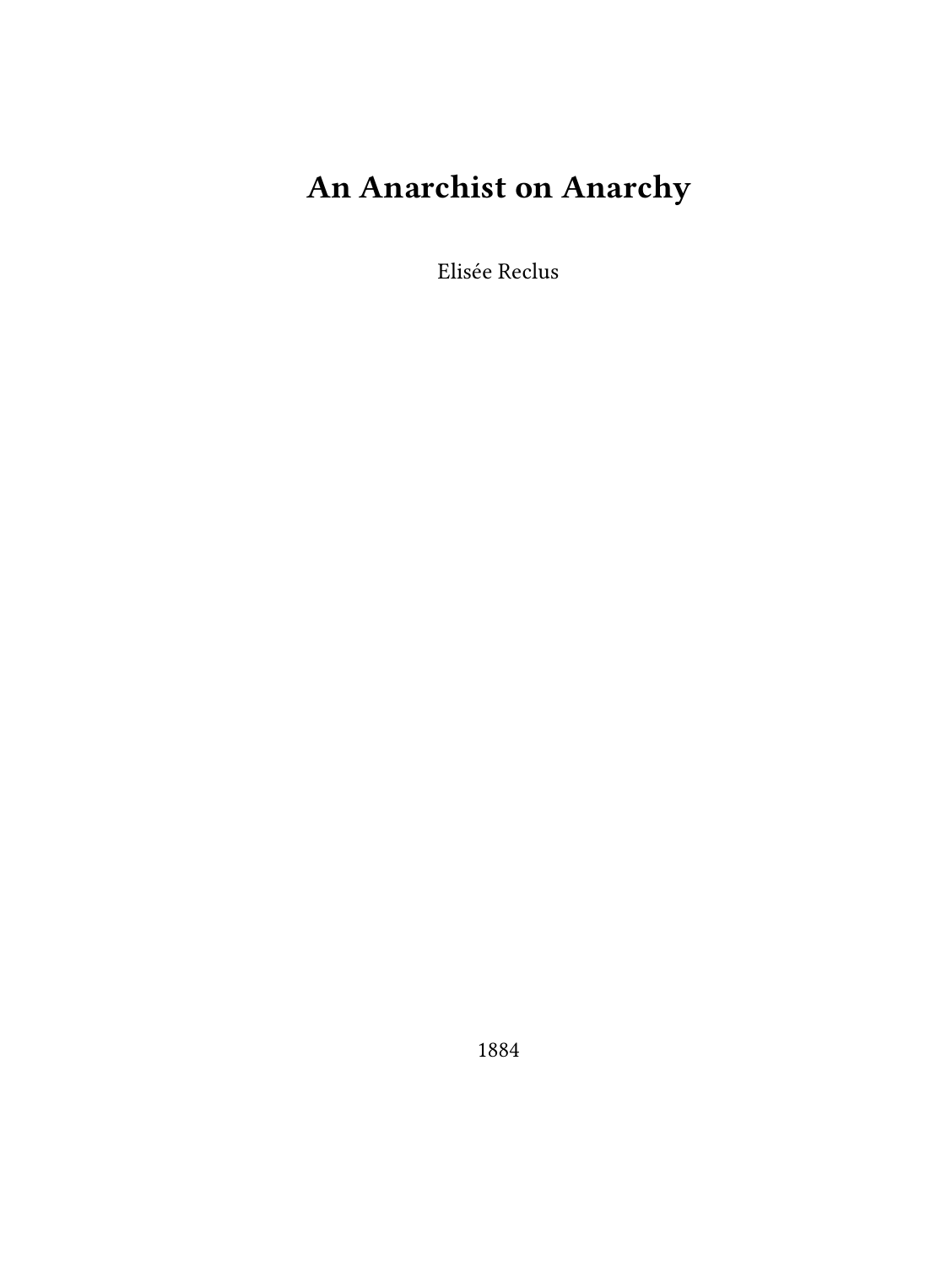## **Contents**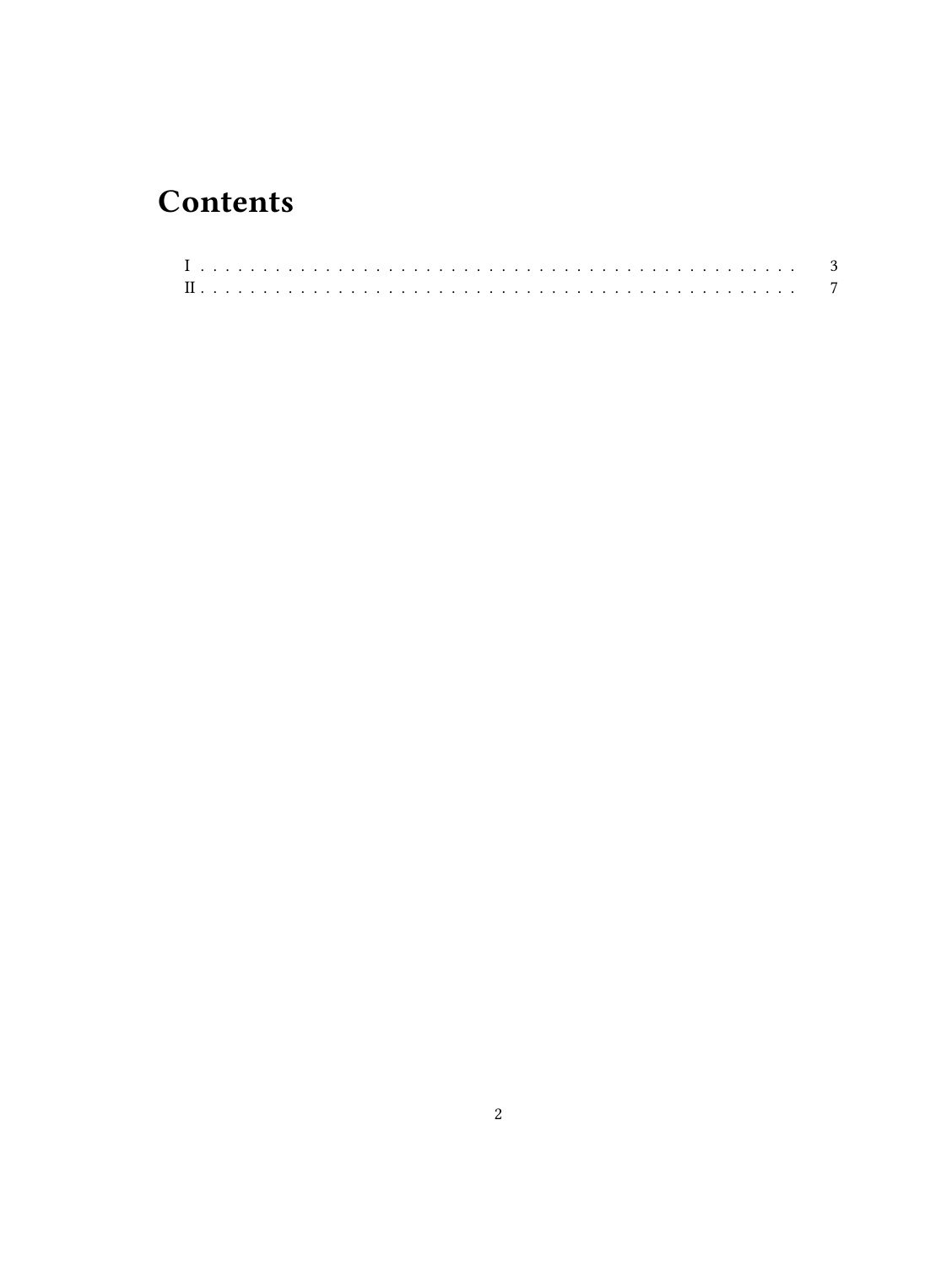"It is a pity that such men as Elisée Reclus cannot be promptly shot." — Providence Press

## <span id="page-2-0"></span>**I**

To most Englishmen, the word *Anarchy* is so evil-sounding that ordinary readers of the *Contemporary Review* will probably turn from these pages with aversion, wondering how anybody could have the audacity to write them. With the crowd of commonplace chatterers we are already past praying for; no reproach is too bitter for us, no epithet too insulting. Public speakers on social and political subjects find that abuse of Anarchists is an unfailing passport to public favor. Every conceivable crime is laid to our charge, and opinion, too indolent to learn the truth, is easily persuaded that Anarchy is but another name for wickedness and chaos. Overwhelmed with opprobrium and held up with hatred, we are treated on the principle that the surest way of hanging a dog is to give it a bad name.

There is nothing surprising in all this. The chorus of imprecations with which we are assailed is quite in the nature of things, for we speak in a tongue unhallowed by usage, and belong to none of the parties that dispute the possession of power. Like all innovators, whether they be violent of pacific, we bring not peace but a sword, and are nowise astonished to be received as enemies.

Yet it is not with light hearts that we incur so much ill-will, nor are we satisfied with merely knowing that it is undeserved. To risk the loss of so precious an advantage as popular sympathy without first patiently searching out the truth and carefully considering our duty would be an act of reckless folly. To a degree never dreamt of by men who are born unresistingly on the great current of public opinion, are we bound to render to our conscience a reason for the faith that is in us, to strengthen our convictions by study of nature and mankind, and, above all, to compare them with that ideal justice which has been slowly elaborated by the untold generations of the human race. This ideal is known to all, and is almost too trite to need repeating. It exists in the moral teaching of every people, civilized or savage; every religion has tried to adapt it to its dogmas and precepts, for it is the ideal of equality of rights and reciprocity of services. "We are all brethren," is a saying repeated from one end of the world to the other, and the principle of universal brotherhood expressed in this saying implies a complete solidarity of interests and efforts.

Accepted in its integrity by simple souls, does not this principle seem to imply as a necessary consequence the social state formulated by modern socialists: "From each according to ability, to each according to needs"? Well, we are simple souls, and we hold firmly to this ideal of human morality. Of a surety there is much dross mixed with the pure metal, and the personal and collective egoisms of families, cities, castes, peoples, and parties have wrought on this groundwork some startling variations. But we have not to do here with the ethics of selfish interests, it is enough to identify the central point of convergence towards which all partial ideas more or less tend. This focus of gravitation is justice. If humanity be not a vain dream, if all our impressions, all our thoughts, are not pure hallucinations, one capital fact dominates the history of humanity — that every kindred and people yearns after justice. The very life of humanity is but one long cry for that fraternal equity which still remains unattained. Listen to the words, uttered nearly three thousand years ago, of old Hesiod, answering beforehand all those who contend that the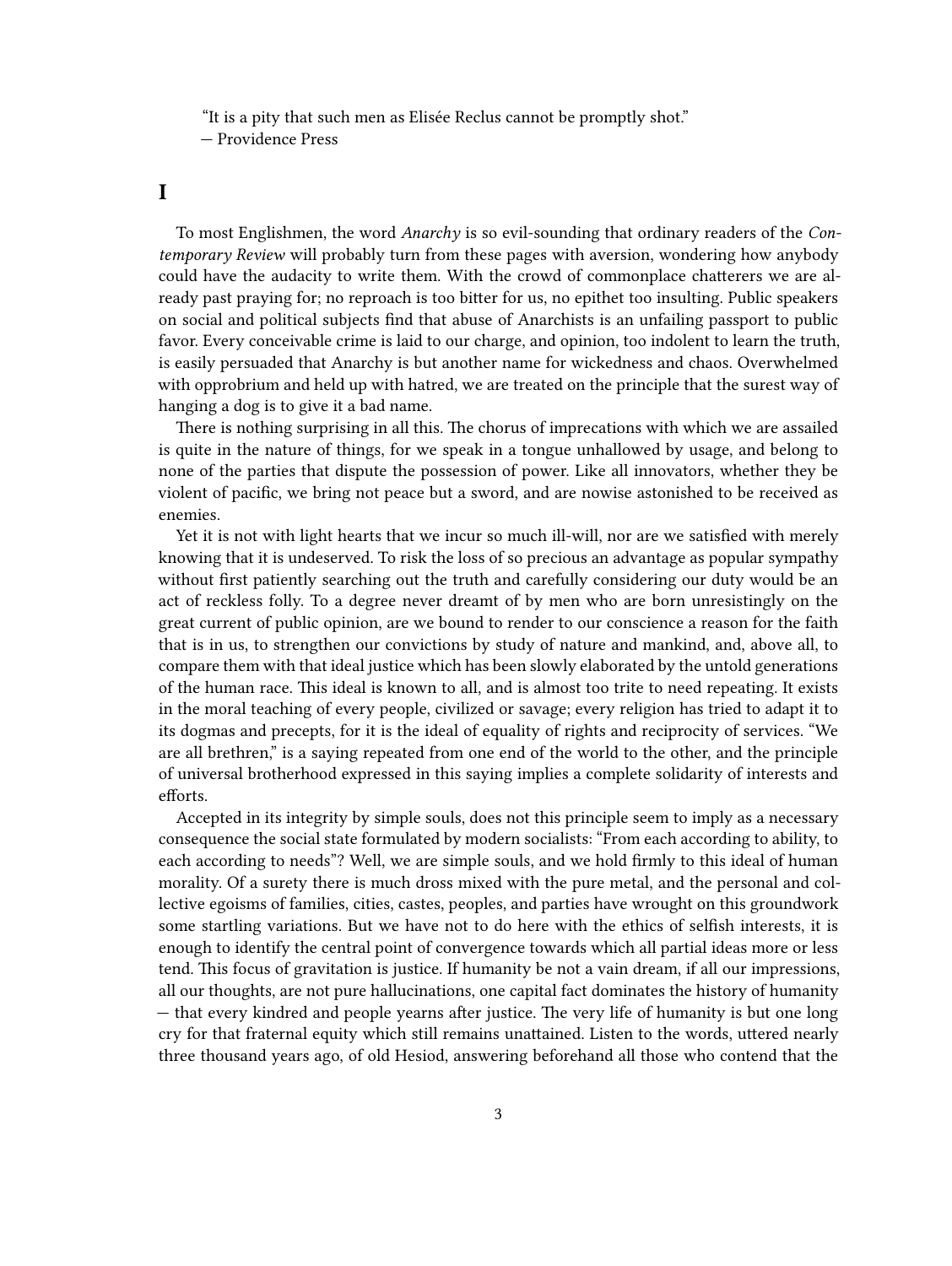struggle for existence dooms us to eternal strife. "Let fishes, the wild beasts and birds, devour one and other — but our law is justice."

Yet how vast is the distance that still separates us from the justice invoked by the poet in the very dawn of history! How great is the progress we have still to make before we may rightfully cease comparing ourselves with wild creatures fighting for a morsel of carrion! It is in vain that we pretend to be civilized, if civilization be that which Mr. Alfred R. Wallace has described as "the harmony of individual liberty with the collective will." It is really too easy to criticize contemporary society, its morals, its conventions, and its laws, and to show how much its practices fall short of the ideal justice formulated by thinkers and desired by peoples. To repeat stale censures is to risk having called mere disclaimers, scatters of voices in the market-place. And yet so long as the truth is not heard, is it not our duty to go on speaking it in season and out of season? A sincere person owes it to themselves to expose the frightful barbarity which still prevails in the hidden depths of a society so outwardly well-ordered. Take, for instance, our great cities, the leaders of civilization, especially the most populous, and, in many respects, the first of all  $$ the immense London, which gathers to herself the riches of the world, whose every warehouse is worth a king's ransom; where are to be found enough, and more than enough, of food and clothing for the needs of the teeming millions that throng her streets in greater numbers than the ants which swarm in the never-ending labyrinth of their subterranean galleries. And yet the wretched who cast longing and hungry eyes on those hoards of wealth may be counted by the hundred thousand; by the side of untold splendors, want is consuming the vitals of entire populations, and it is only at times that the fortunate for whom these treasures are amassed hear, as a muffled wailing, the bitter cry which rises eternally from those unseen depths. Below the London of fashion is a London accursed, a London whose only food are dirt-stained fragments, whose only garments are filthy rags, and whose only dwellings are fetid dens. Have the disinherited the consolation of hope? No: they are deprived of all. There are some among them who live and die in dampness and gloom without once raising their eyes to the sun.

What boots it to the wretched outcast, burning with fever or craving for bread, that the Book of the Christians opens the doors of heaven more widely to them than to the rich! Besides their present misery, all these promises of happiness, even if they heard them, would seem the bitterest irony. Does it not appear, moreover, — judging by the society in which the majority of preachers of the Gospel most delight, — that the words of Jesus are reversed, that the "Kingdom of God" is the guerdon of the fortunate of this world,  $-$  a world where spiritual and temporal government are on the best of terms, and religion leads as surely to earthly power as to heavenly bliss? "Religion is a cause for preferment, irreligion a bar to it," as a famous commentator of the Bible, speaking to his sovereign, said it ought to be.

When ambition thus finds its account in piety, and hypocrites practice religion in order to give what they are pleased to call their conscience a higher mercantile value, is it surprising that the great army of the hopeless should forget the way to the church? Do they deceive themselves in thinking that, despite official invitations, they would not always be well received in the "houses of God"? Without speaking here of churches whose sittings are sold at a price, where you may enter only purse in hand, is it nothing to the poor to feel themselves arrested on the threshold by the cold looks of well-clad men and the tightened lips of elegant women? True, no wall bars the passage, but an obstacle still more formidable stops the way, — the dark atmosphere of hatred and disgust which rises between the disinherited and the world's elect.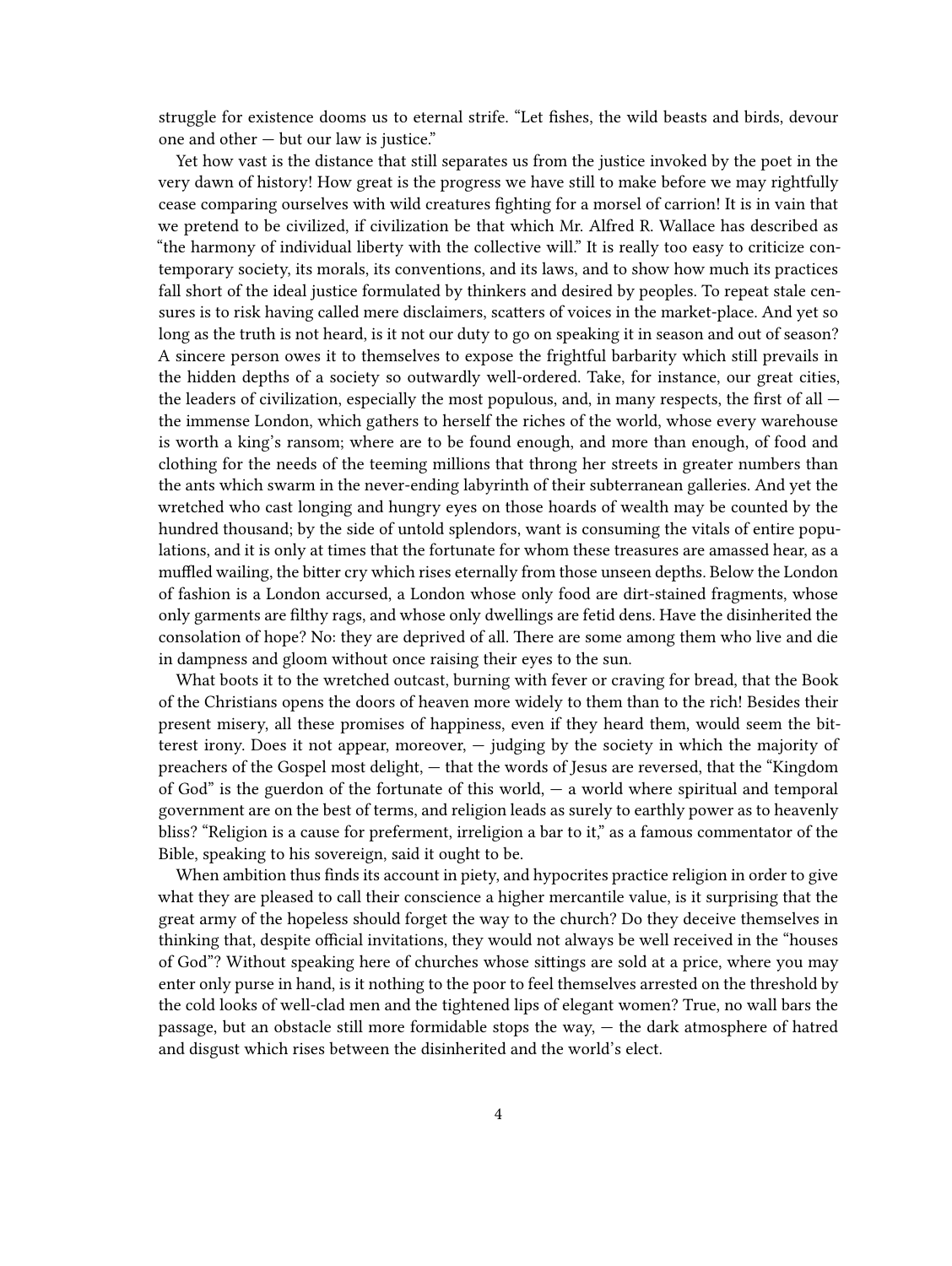Yet the first word uttered by the minister when he stand stands up in the pulpit is "Brethren," a word which, by a characteristic differentiation, has come to mean no more than a sort of potential and theoretic fraternity without practical reality. Nevertheless, its primitive sense has not altogether perished, and if the outcast that hears it be not stupefied by hunger, if he be not one of those boneless beings who repeat idiotically all they hear, what bitter thoughts will be suggested by this word "brethren" coming from the lips of men who feel so little its force! The impressions of my childhood surge back into my mind. When I heard for the first time an earnest and eager voice beseech the "Father who is in heaven" to give us "our daily bread," it seemed to me that by a mysterious act a meal would descend from on high on all the tables of the world. I imagined that these words, repeated millions of times, were a cry of human brotherhood, and that each, in uttering them, thought of all. I deceived myself. With some, the prayer is sincere; with the greater part it is but an empty sound, a gust of wind like that which passes through the reeds.

Governments at least talk not to the poor about fraternity; they do not torment them with so sorry a jest. It is true that in some countries the jargon of courts compare the Sovereign to a father whose subjects are his children, and upon whom he pours the inexhaustible dews of his love; but this formula, which the hungry might abuse by asking for bread, is no longer taken seriously. So long as Governments were looked upon as direct representatives of a heavenly Sovereign, holding their powers by the grace of God, the comparison was legitimate; but there are very few now that make any claim to this quasi-divinity. Shorn of the sanctions of religion, they no longer hold themselves answerable for the general weal, contenting themselves instead with promising good administration, impartial justice, and strict economy in the administration of public affairs. Let history tell how these promises have been kept. Nobody can study contemporary politics without being struck by the truth of the words attributed alike to Oxenstjerna and Lord Chesterfield: "Go, my son, and see with how little the world is governed!" It is now a matter of common knowledge that power, whether its nature be monarchic, aristocratic, or democratic, whether it be based on the right of the sword, of inheritance, or of election, is wielded by individuals neither better nor worse than their fellows, but whose position exposes them to greater temptations to do evil. Raised above the crowd, whom they soon learn to despise, they end by considering themselves as essentially superior beings; solicited by ambition in a thousand forms, by vanity, greed, and caprice, they are all the more easily corrupted that a rabble of interested flatterers is ever on the watch to profit by their vices. And possessing as they do a preponderant influence in all things, holding the powerful lever whereby is moved the immense mechanism of the State — functionaries, soldiers, and police — every one of their oversights, their faults, or their crimes repeats itself to infinity and magnifies as it grows. It is only too true: a fit of impatience in a Sovereign, a crooked look, an equivocal word, may plunge nations into mourning and be fraught with disaster for mankind. English readers, brought up to a knowledge of Biblical lore, will remember the striking parable of the trees who wanted a king [Judges 9:8]. The peaceful trees and the strong, those who love work and whom man blesses; the olive that makes oil, the fig-tree that grows good fruit, the vine that produces wine, "which cheereth God and man," refuse to reign; the bramble accepts, and of that noxious briar is born the flame which devours the cedars of Lebanon.

But these depositaries of power who are charged, whether by right divine or universal suffrage, with the august mission of dispensing justice, can they be considered as in any way more infallible, or even impartial? Can it be said that the laws and their interpreters shows towards all people the ideal equity as it exists in popular conception? Are the judges blind when there come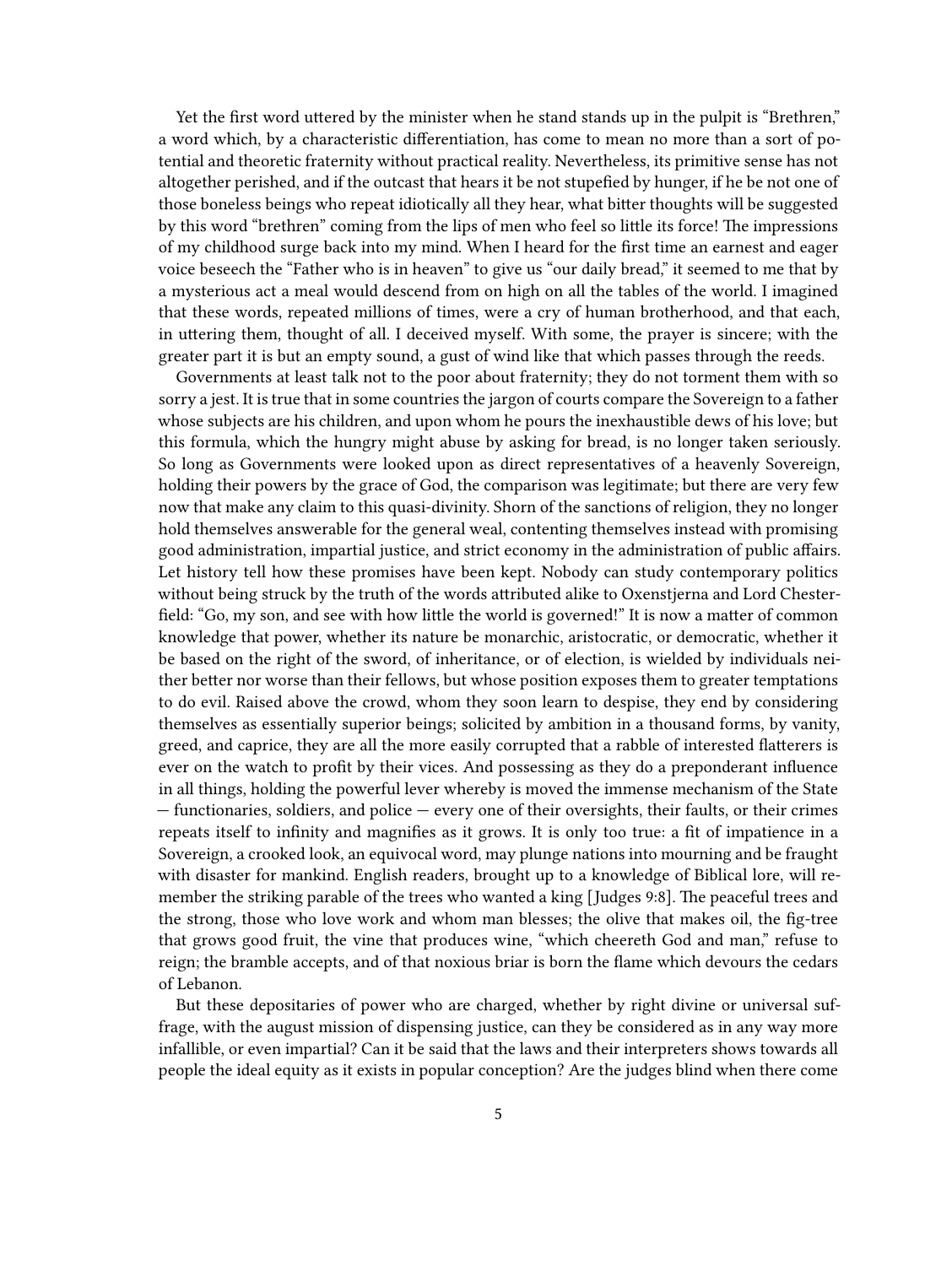before them the wealthy and the poor — Shylock, with his murderous knife, and the unfortunate who has sold beforehand pounds of their flesh or ounces of their blood? Hold they always even scales between the king's son and the beggar's brat? That these magistrates should firmly believe in their own impartiality and think themselves incarnate right in human shape, is quite natural; everyone puts on  $-$  sometimes without knowing it  $-$  the peculiar morality of their calling; yet, judges, no more than priests, can withstand the influence of their surroundings. Their sense of what constitutes justice, derived from the average opinion of the age, is insensibly modified by the prejudices of their class. How honest soever they may be, they cannot forget that they belong to the rich and powerful, or to those, less fortunate, who are still on the look-out for preferment and honor. They are moreover blindly attached to precedent, and fancy that practices inherited from their forerunners must needs be right. Yet when we examine official justice without prejudice, how many inequities do we find in legal procedures! Thus the English are scandalized  $$ and rightly so — by the French fashion of examining prisoners, those sacred beings who are in strict probity ought to be held innocent until they are proven guilty; while the French are disgusted, and not without reason, to see English justice, through the English Government, publicly encourage treachery by offers of impunity and money to the betrayer, thereby deepening the degradation of the debased and provoking acts of shameful meanness which children in their schools, more moral than their elders, regard with unfeigned horror.

Nevertheless, law, like religion, plays only a secondary part in contemporary society. It is invoked but rarely to regulate the relations between the poor and the rich, the powerful and the weak. These relations are the outcome of economic laws and the evolution of a social system based on inequality of conditions.

*Laissez faire!* Let things alone! have said the judges of the camp. Careers are open; and although the field is covered with corpses, although the conqueror stamps on the bodies of the vanquished, although by supply and demand, and the combinations and monopolies in which they result, the greater part of society becomes enslaved to the few, let things along — for thus has decreed fair play. It is by virtue of this beautiful system that a *parvenu*, without speaking of the great lord who receives counties as his heritage, is able to conquer with ready money thousands of acres, expel those who cultivate his domain, and replace people and their dwellings with wild animals and rare trees. It is thus that a tradesman, more cunning or intelligent, or, perhaps, more favored by luck than his fellows, is enabled to become master of an army of workers, and as often as not to starve them at his pleasure. In a word, commercial competition, under the paternal aegis of the law, lets the great majority of merchants — the fact is attested numberless medical inquests adulterate provisions and drink, sell pernicious substances as wholesome food, and kill by slow poisoning, without for one day neglecting their religious duties, their brothers in Jesus Christ. Let people say what they will, slavery, which abolitionists strove so gallantly to extirpate in America, prevails in another form in every civilized country; for entire populations, placed between the alternatives of death by starvation and toils which they detest, are constrained to choose the latter. And if we would deal frankly with the barbarous society to which we belong, we must acknowledge that murder, albeit disguised under a thousand insidious and scientific forms, still, as in the times of primitive savagery, terminates the majority of lives. The economist sees around them but one vast field of carnage, and with the coldness of the statistician they count the slain as on the evening after a great battle. Judge by these figures. The mean mortality among the wellto-do is, at the utmost, one in sixty. Now the population of Europe being a third of a thousand millions, the average deaths, according to the rate of mortality among the fortunate, should not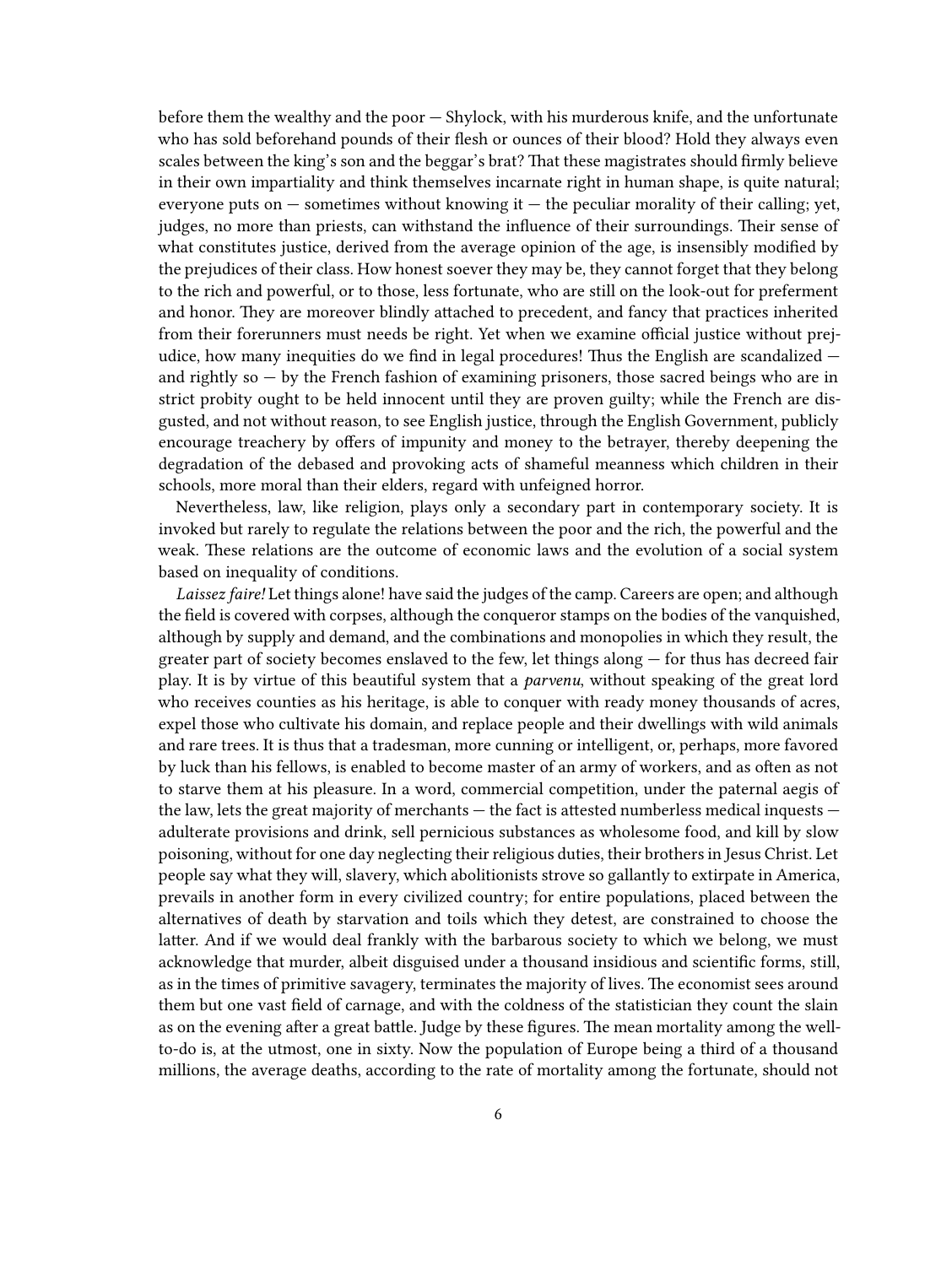exceed five millions. They are three times five millions! What have we done with these ten million human beings killed before their time? If it be true that we have duties, one towards the other, are we not responsible for the servitude, the cold, the hunger, the miseries of every sort, which doom the unfortunate to untimely deaths? Race of Cains, what have we done with our brothers and sisters?

And what are the remedies proposed for the social ills which are consuming the very marrow in our bones? Can charity, as assert many good souls — who are answered in chorus by a crowd of egoists — can charity by any possibility deal with so vast an evil? True, we know some devoted ones who seem to live only that they may do good. In England, above all, is this the case. Among childless women who are constrained to lavish their love on their kind are to be found many of those admirable beings whose lives are passed in consoling the afflicted, visiting the sick, and ministering the young. We cannot help being touched by the exquisite benevolence, the indefatigable solicitude shown by these ladies towards their unhappy fellow creatures; but, taken even in their entirety, what economic value can be attached to these well-meant efforts? What sum represents the charities of a year in comparison with the gains which hucksters of money and hawkers of loans oftentimes make by the speculations of a single day? While Ladies Bountiful are giving a cup of tea to a pauper, or preparing a potion for the sick, a father or brother, by a hardly stroke on the Stock Exchange or a successful transaction in produce, may reduce to ruin thousands of British workers or Hindu coolies. And how worthy of respect soever may be deeds of unobstentations charity, is it not the fact that the bestowal of alms is generally a matter of personal caprice, and that their distribution is too often influenced rather by political and religious sympathies of the giver than by the moral worth of the recipient? Even were help always given to those who most need it, charity would be none the less tainted with the capital vice, that it infallibly constitutes relations of inequality between the benefited and the benefactor. The latter rejoices in the consciousness of doing a good thing, as if they were not simply discharging a debt; and the former asks bread as a favor, when they should demand work as a right, or, if helpless, human solidarity. Thus are created and developed hideous mendacity with its lies, its tricks, and its base, heart-breaking hypocrisy. How much nobler are the customs of some socalled "barbarous countries" where the hungry person simply stops by the side of those who eat, is welcomed by all, and then, when satisfied, with a friendly greeting withdraws — remaining in every respect the equal of their host, and fretting under no painful sense of obligation for favors received! But charity breeds patronage and platitudes — miserable fruits of a wretched system, yet the best which a society of capitalists has to offer!

## <span id="page-6-0"></span>**II**

Hence we may say that, in letting those whom they govern — and the responsibility for whose fate they thereby accept — waste by want, sink under exposure, and deteriorate by vice, the leaders of modern society have committed moral bankruptcy. But where the masters have come short, free individuals may, perchance, succeed. The failure of governments is no reason why we should be discouraged; on the contrary, it shows us the danger of entrusting to others the guardianship of our rights, and makes us all the more firmly resolved to take our own cause into our own care. We are not among those whom the practice of social hypocrisies, the long weariness of a crooked life, and the uncertainty of the future have reduced to necessity of asking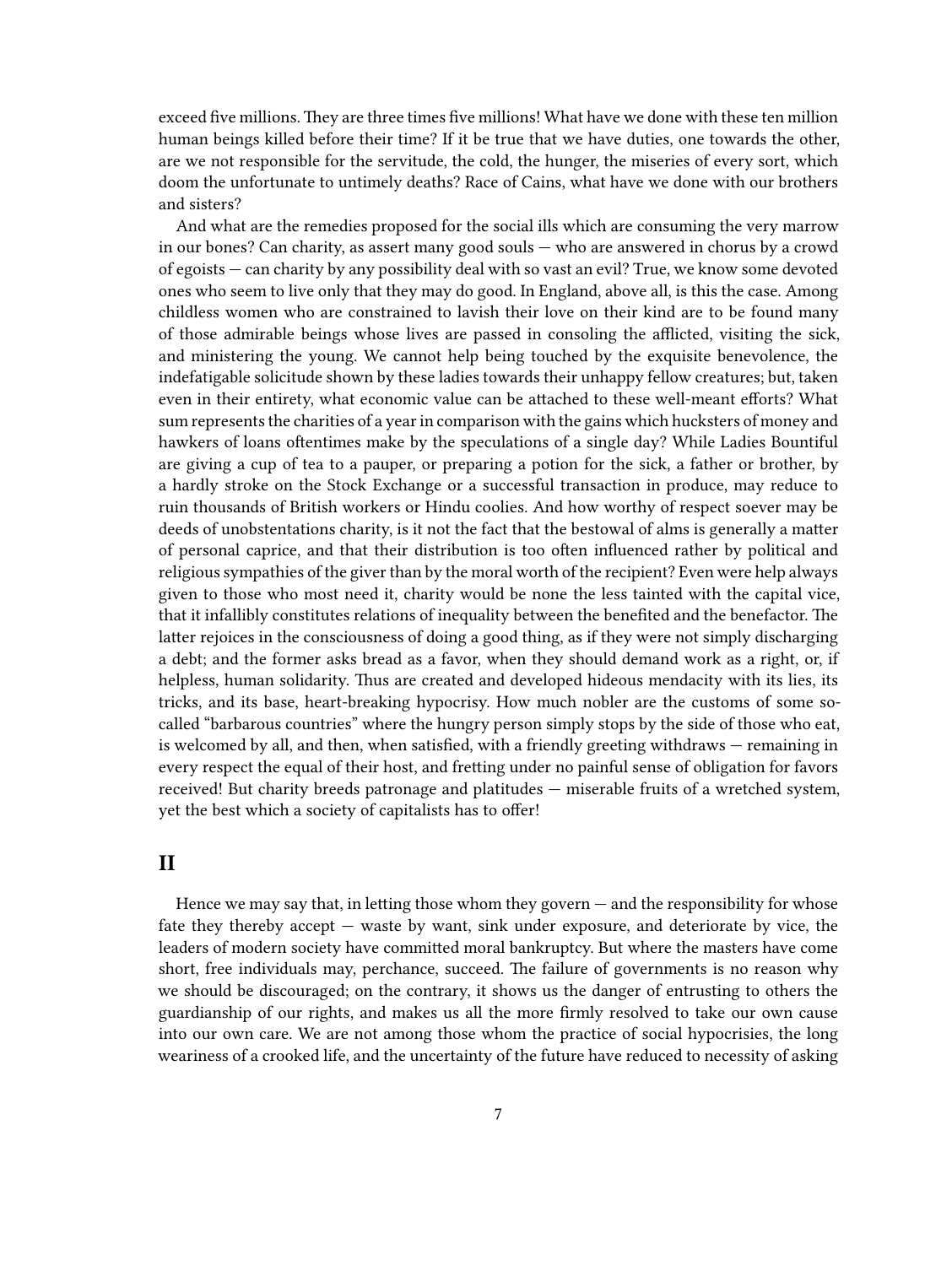ourselves — without daring to answer it — the sad question: "Is life worth living?" Yes, to us life does seem worth living, but on condition that it has an end — not personal happiness, not a paradise, either in this world or the next — but the realization of a cherished wish, an ideal that belongs to us and springs from our innermost conscience. We are striving to draw nearer to that ideal equality which, century after century, has hovered before subject peoples like a heavenly dream. The little that each of us can do offers an ample recompense for the perils of the combat. On these terms life is good, even a life of suffering and sacrifice — even though it may be cut short by premature death.

The first condition of equality, without which any other progress is merest mockery  $-$  the object of all socialists without exception  $-$  is that every human being shall have bread. To talk of duty, of renunciation, of ethernal virtues to the famishing, is nothing less than cowardice. Dives has no right to preach morality to the beggar at his gates. If it were true that civilized lands did not produce food enough for all, it might be said that, by virtue of vital competition, bread should be reserved for the strong, and that the weak must content themselves with the crumbs that fall from the feasters' tables. In a family where love prevails things are not ordered in this way; on the contrary, the small and the ailing receive the fullest measure; yet it is evident that dearth may strengthen the hands of the violent and make the powerful monopolizers of bread. But are our modern societies really reduced to these straits? On the contrary, whatever may be the value of Malthus's forecast as to the distant future, it is an actual, incontestable fact that in the civilized countries of Europe and America the sum total of provisions produced, or received in exchange for manufacturers, is more than enough for the sustenance of the people. Even in times of partial dearth the granaries and warehouses have but to open their doors that every one may have a sufficient share. Notwithstanding waste and prodigality, despite the enormous losses arising from moving about and handling in warehouses and shops, there is always enough to feed generously all the world. And yet there are some who die of hunger! And yet there are fathers who kill their children because when the little ones cry for bread they have none to give them.

Others may turn their eyes from these horrors; we socialists look them full in the face, and seek out their cause. That cause is the monopoly of the soil, the appropriation by a few of the land which belongs to all. We Anarchists are not the only ones to say it: the cry for nationalization of the land is rising so high that all may hear it who do not willfully close their ears. The idea spreads fast, for private property, in its present form, has had its day, and historians are everywhere testifying that the old Roman law is not synonymous with ethanol justice. Without doubt it were vain to hope that holders of the soil, saturated, so to speak, with ideas of caste, of privilege, and of inheritance, will voluntarily give back to all the bread-yielding furrows; the glory will not be theirs of joining as equals their fellow-citizens; but when public opinion is ripe  $-$  and day by day it grows — individuals will oppose in vain the general concourse of wills, and the axe will be applied to the upas tree's roots. Arable land will be held once more in common; but instead of being ploughed and sown almost at hazard by ignorant hands, as it has hitherto been, science will aid us in the choice of climate, of soils, of methods of culture, of fertilizers, and of machinery. Husbandry will be guided by the same prescience as mechanical combinations and chemical operations; but the fruits of their toil will not be lost to the laborer. Many so-called savage societies hold their land in common, and humble though in our eyes they may seem, they are our betters in this: want among them is unknown. Are we, then, too ambitious in desiring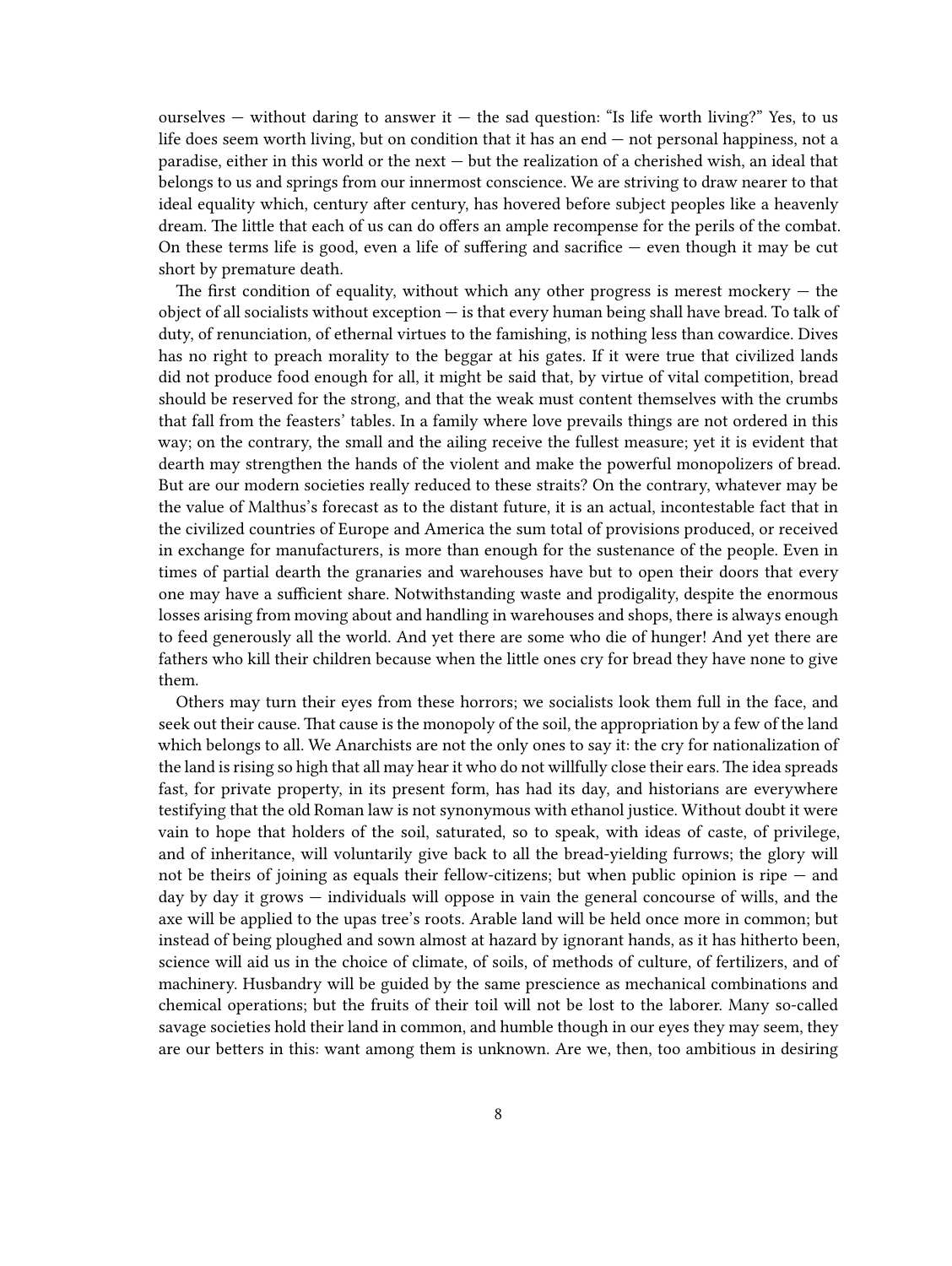to attain a social state which shall add to the conquests of civilization the privileges of these primitive tribes? Through the education of our children we may to some extent fashion the future.

After we have bread for all, we shall require something more — equality of rights; but this point will soon be realized, for an individual who needs not incline themselves before their fellows to crave pittance is already their equal. Equality of conditions, which is in no way incompatible with the infinite diversity of human character, we already desire and look upon as indispensable, for it offers us the only means whereby a true public morality can be developed. An individual can be truly moral only when they are their own master. From the moment when they awaken to a comprehension of that which is equitable and good it is for them to direct their own movements, to seek in the their conscience reasons for their actions, and to perform them simply, without either fearing punishment or looking for reward. Nevertheless their will cannot fail to be strengthened when they see others, guided like themselves by their own volition, following the same line of conduct. Mutual example will soon constitute a collective code of ethics to which all may conform without effort; but the moment that orders, enforced by legal penalties, replace the personal impulses of the conscience, there is an end to morality. Hence the saying of the Apostle of the Gentiles, "the law makes sin." Even more, it is sin itself, because, instead of appealing to humanity's better part, to it's bold initiative, it appeals to it's worst — it rules by fear. It thus behooves every one to resist the laws that they have not made, and to defend their personal rights, which are also the rights of others. People often speak of the antagonism between rights and duties. It is an empty phrase; there is no such antagonism. Whoso vindicates their own rights fulfills at the same time their duty towards their fellows. Privilege, not right, is the converse of duty.

Besides the possession of an individual's own person, sound morality involves yet another condition — mutual goodwill, which is likewise the outcome of equality. The time-honored words of Mahabarata are as true as ever: "The ignorant are not the friends of the wise; the man who has no cart is not the friend of him who has a cart. Friendship is the daughter of equality; it is never born of inequality." Without doubt it is given to some people, great by their thoughts, by sympathy, or by strength of will, to win the multitude; but if the attachment of their followers and admirers comes otherwise than an enthusiastic affinity of idea to idea, or of heart to heart, it is speedily transformed either into fanaticism or servility. Those who are hailed lord by the acclamations of the crowd must almost of necessity attribute to themselves exceptional virtues, or a "Grace of God," that makes them in their own estimation as a predestined being, and they usurp without hesitation or remorse privileges which they transmit as a heritage of their children. But, while in rank exalted, they are morally degraded, and their partisans and sycophants are more degraded still: they wait for the words of command which fall from the master's lips; when they hear in the depths of their conscience some faint note of dissent, it is stifled; they become practiced liars, they stoop to flattery, and lose the power of looking honest individuals in the face. Between those who command and those who obey, and whose degradation deepens from generation to generation, there is no possibility of friendship. The virtues are transformed; brotherly frankness is destroyed; independence becomes a crime; above is either pitying condescension or haughty contempt, below either envious admiration or hidden hate. Let each of us recall the past and ask ourselves in all sincerity the question: "Who are the individuals in whose society we have experienced the most pleasure?" Are they the personages who have "honored" us with their conversation, or the humble with whom we have "deigned" to associate? Are they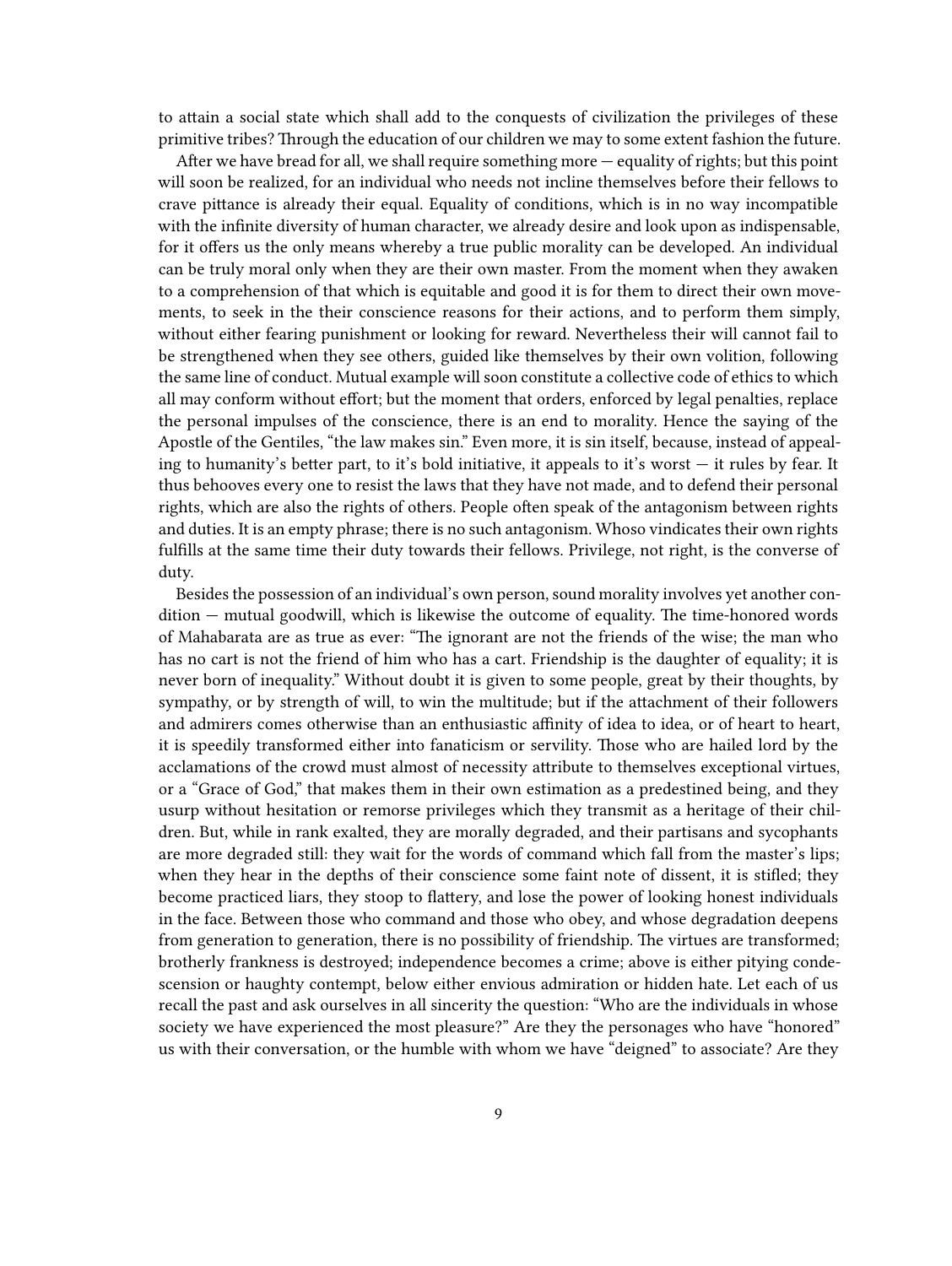not rather our equals, those whose looks neither implore nor command, and whom we may love with open hearts without afterthought or reserve.

It is to live in conditions of equality and escape from the falsehoods and hypocrisies of a society of superiors and inferiors, that so many men and women have formed themselves into close corporations and little worlds apart. America abounds in communities of this sort. But these societies, few of which prosper while many perish, are all ruled more or less by force; they carry within themselves the seed of their own dissolution, and are reabsorbed by Nature's law of gravitation into the world which they have left. Yet even were they perfection, if humans enjoyed in them the highest happiness of which their nature is capable, they would be none the less obnoxious to the charge of selfish isolation, of raising a wall between themselves and the rest of their race; their pleasures are egotistical, and devotion to the cause of humanity would draw back the best of them into the great struggle.

As for the Anarchists, never will we separate ourselves from the world to build a little church, hidden in some vast wilderness. Here is the fighting ground, and we remain in the ranks, ready to give our help wherever it may be most needed. We do not cherish premature hopes, but we know that our efforts will not be lost. Many of the ignorant, who either out of love of routine or simplicity of soul now anathematize us, will end by associating themselves with our cause. For every individual whom circumstances permit to join us freely, hundreds are hindered by the hard necessities of life from openly avowing our opinions, but they listen from afar and cherish our words in the treasury of their hearts. We know that we are defending the cause of the poor, the disinherited, the suffering; we are seeking to restore to them the earth, personal rights, confidence in the future; and is it not natural that they should encourage us by look and gesture, even when they dare not come to us? In times of trouble, when the iron hand of might loosens its hold, and paralyzed rulers reel under the weight of their own power; when the "groups," freed for an instant from the pressure above, reform themselves according to their natural affinities, on which side will be the many? Though making no pretension to prophetic insight, may we not venture without temerity to say that the great multitude would join our ranks? Albeit they never weary of repeating that Anarchism is merely the dream of a few visionaries, do not even our enemies, by the insults they heap upon us and the projects and machinations they impute to us, make an incessant propaganda in our favor? It is said that, when the magicians of the Middle Ages wanted to raise the devil, they began their incantations by painting his image on a wall. For a long time past, modern exorcists have adopted a similar method for conjuring Anarchists.

Pending the great work of the coming time, and to the end that this work may be accomplished, it behooves us to utilize every opportunity for rede and deed. Meanwhile, although our object is to live without government and without law, we are obliged in many things to submit. On the other hand, how often are we enabled to disregard their behest and act on our own free will? Ours be it to let slip none of these occasions, and to accept tranquility whatever personal consequences may result from doing that which we believe to be our duty. In no case will we strengthen authority by appeals or petitions, neither shall we sanction the law by demanding justice from the courts nor, by giving our votes and influence to any candidate whatsoever, become the authors of our own ill-fortune? It is easy for us to accept nothing from power, to call no one "master," neither to be called "master" ourselves, to remain in the ranks as simple citizens and to maintain resolutely, and in every circumstance, our quality of equal among citizens. Let our friends judge us by our deeds, and reject from among them those of us who falter.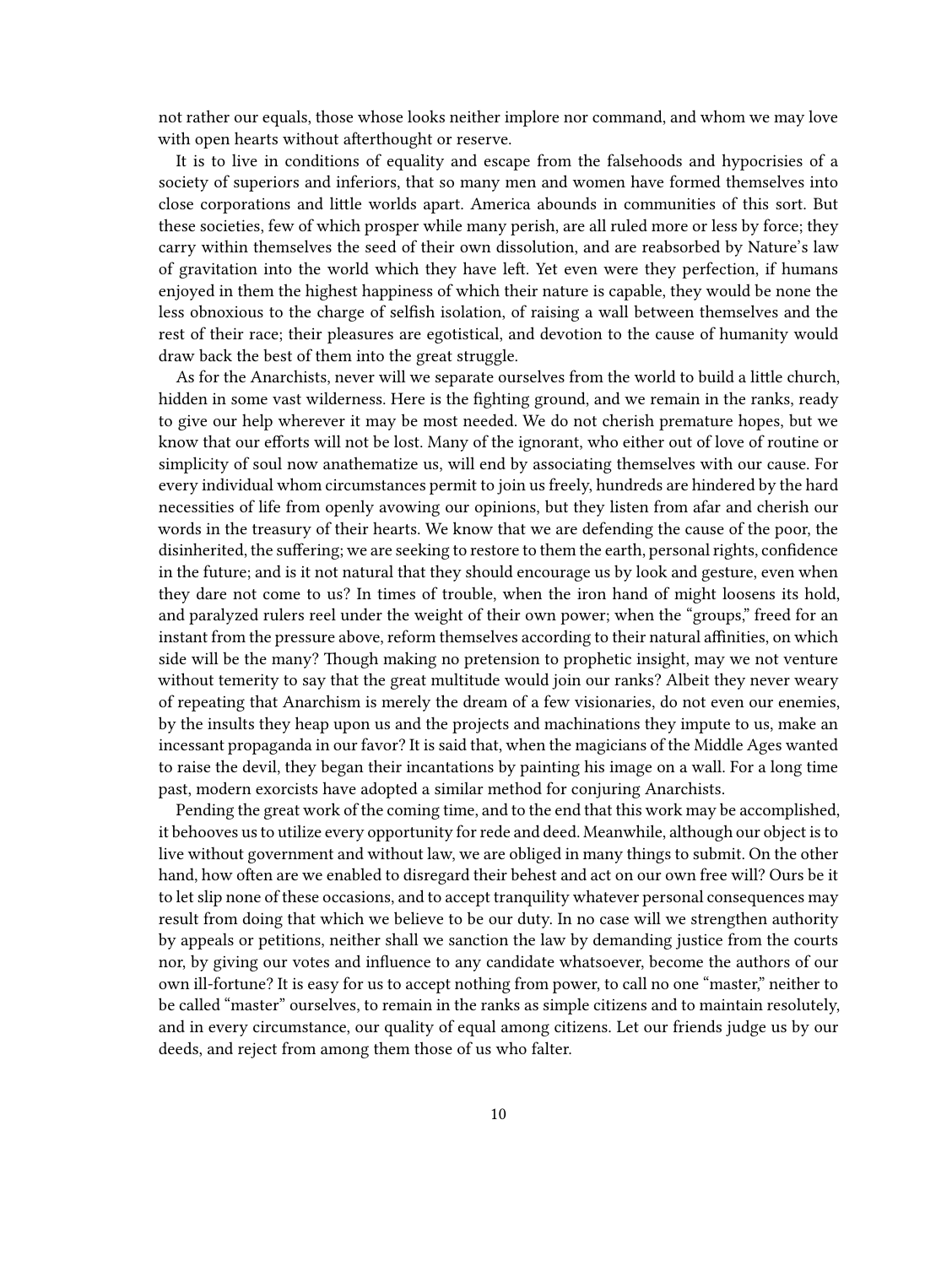There are unquestionably many kind-hearted individuals that, as yet. hold themselves aloof from us, and even view our efforts with a certain apprehension, who would nevertheless gladly lend us their help were they not repelled by fear of the violence which almost invariably accompanies revolution. And yet a close study of the present state of things would show them that the supposed period of tranquility in which we live is really an age of cruelty and violence. Not to speak of war and its crimes, from the guilt of which no civilized State is free, can it be denied that chief among the consequences of the existing social system are murder, maladies, and death. Accustomed order is maintained by rude deeds and brute force, yet things that happen every day and every hour pass unperceived; we see in them a series of ordinary events no more phenomenal than times and seasons. It seems less than impious to rebel against the cycle of violence and repression which comes to us hallowed by the sanction of ages. Far from desiring to replace an era of happiness and peace by an age of disorder and warfare, our sole aim is to put an end to the endless series of calamities which has hitherto been called by common consent "The Progress of Civilization." On the other hand, vengeances are the inevitable incidents of a period of violent changes. It is the nature of things that they should be. Albeit deeds of violence, prompted by a spirit of hatred, bespeak a feeble moral development, these deeds become fatal and necessary whenever the relations between people are not the relations of perfect equity. The original form of justice as understood by primitive peoples was that of retaliation, and by thousands of rude tribes this system is still observed. Nothing seemed more just than to offset one wrong by a like wrong. Eye for an eye! Tooth for a tooth! If the blood of one person has been shed, another must die! This was the barbarous form of justice. In our civilized societies it is forbidden to individuals to take the law into their own hands. Governments, in their quality of social delegates, are charged on behalf of the community with the enforcement of justice, a sort of retaliation somewhat more enlightened than that of the savage. It is on this condition that the individual renounces the right of personal vengeance; but if they be deceived by the mandatories to whom they entrust the vindication of their rights, if they perceive that their agents betray their cause and league themselves with the oppressors, that official justice aggravates their wrongs; in a word, if whole classes and populations are unfairly used, and have no hope of finding in the society to which they belong a redresser of abuses, is it not certain that they will resume their inherent right of vengeance and execute it without pity? Is not this indeed an ordinance of Nature, a consequence of the physical law of shock and counter-shock? It were unphilosophic to be surprised by its existence. Oppression has always been answered by violence.

Nevertheless, if great human evolutions are always followed by sad outbreaks of personal hatreds, it is not to these bad passions that well-wishers of their kind appeal when they wish to rouse the motive virtues of enthusiasm, devotion, and generosity. If changes had no other result than to punish oppressors, to make them suffer in their turn, to repay evil with evil, the transformation would be only in seeming. What boots it to those who truly love humanity and desire the happiness of all that the slave becomes master, that the master is reduced to servitude, that the whip changes hands, and that money passes from one pocket to another? It is not the rich and the powerful whom we devote to destruction, but the institutions which have favored the birth and growth of these malevolent beings. It is the medium which it behooves us to alter, and for this great work we must reserve all our strength; to waste it in personal vindications were merest puerility. "Vengeance is the pleasure of the gods," said the ancients; but it is not the pleasure of self-respecting mortals; for they know that to become their own avengers would be to lower themselves to the level of their former oppressors. If we would rise superior to our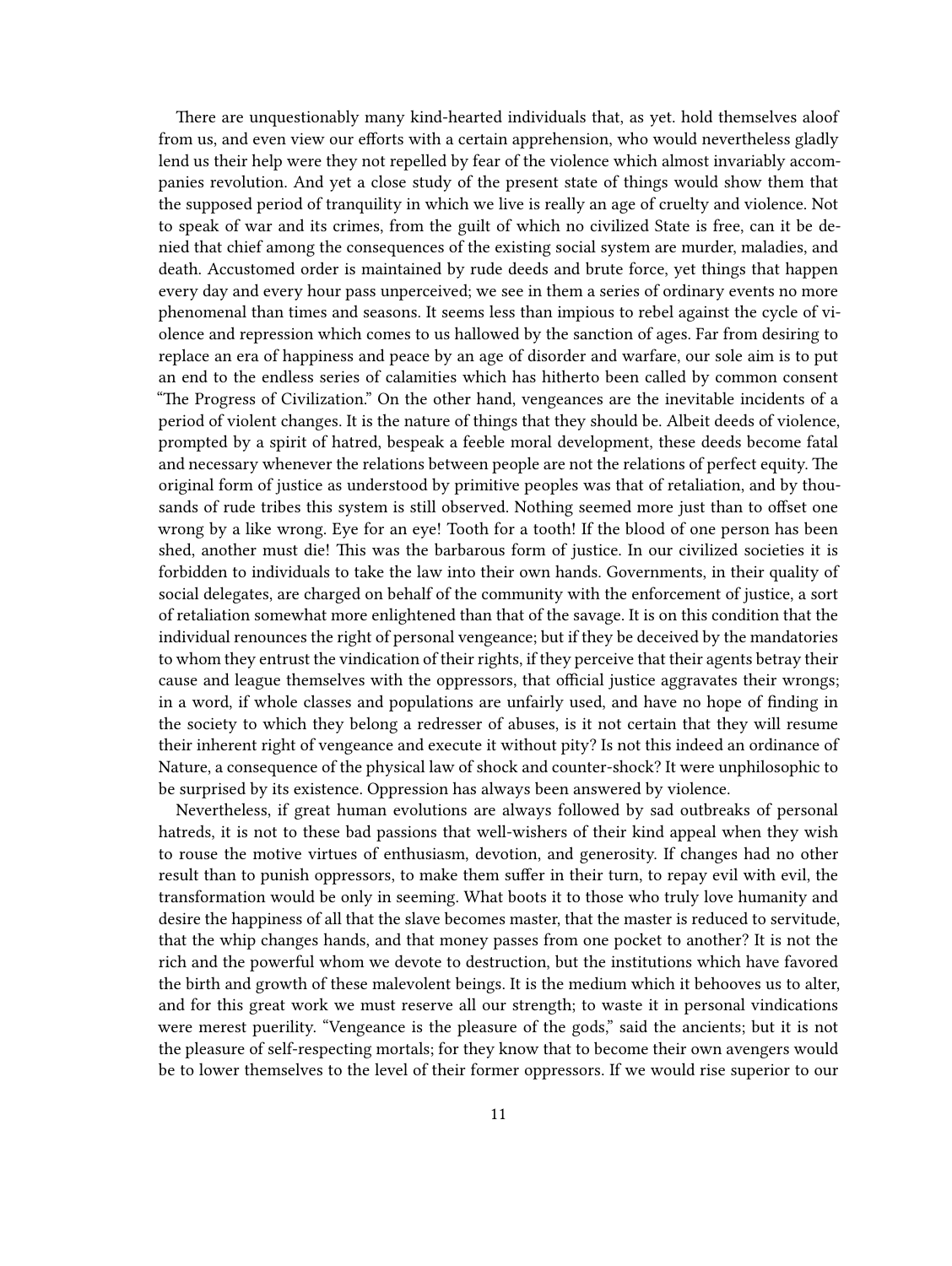adversary, we must, after vanquishing them, make them bless their defeat. The revolutionary device, "For our liberty and for yours," must not be an empty word.

The people in all times have felt this; and after every temporary triumph the generosity of the victor has obliterated the menaces of the past. It is a constant fact that in all serious popular movements, made for an idea, hope of a better time, and above all, the sense of a new dignity, fills the soul with high and magnanimous sentiments. So soon as the police, both political and civil, cease their functions and the masses become masters of the streets, the moral atmosphere changes, each feels themselves responsible for the prosperity and contentment of all; molestation of individuals is almost unheard of; even professional criminals pause in their sad career, for they too, feel that something great is passing through the air. Ah! if revolutionaries, instead of obeying a vague idea as they have almost always done, had formed a definite aim, a well-considered scheme of social conduct, if they had firmly willed the establishment of a new order of things in which every citizen might be assured bread, work, instruction, and the free development of their being, there would have been no danger in opening all prison gates to their full width, and saying to the unfortunates whom they shut in, "Go, brothers and sisters, and sin no more."

It is always to the nobler part of humanity that we should address ourselves when we want to do great deeds. A general fighting for a bad cause stimulates their soldiers with promises of booty; a benevolent individual who cherishes a noble object encourages their companions by the example of their own devotion and self-sacrifice. For them, faith in their idea is enough. As says the proverb of the Danish peasants: "His will is his paradise." What matters is that he is treated like a visionary! Even though his undertakings were only a chimera, he knows nothing more beautiful and sweet than the desire to act rightly and do good; in comparison with this vulgar realties are for him but shadows, the apparitions of an instant.

But our ideal is not a chimera. This, public opinion well knows; for no question more preoccupies it than that of social transformation. Events are casting their shadows before. Among individuals who think is there one who in some fashion or another is not a socialist — that is to say, who has not their own little scheme for changes in economic relations? Even the orator who noisily denies that there is a social question affirms the contrary by a thousand propositions. And those who will lead us back to the Middle Ages, are they not also socialists? They think they have found in a past, restored after modern ideas, conditions of social justice which will establish for ever the brotherhood of man. All are awaiting the birth of a new order of things; all ask themselves, some with misgiving, others with hope, what the morrow will bring forth. It will not come with empty hands. The century which has witnessed so many grand discoveries in the world of science cannot pass away without giving us still greater conquests. Industrial appliances, that by a single electric impulse make the same thought vibrate through five continents, have distanced by far our social morals, which are yet in many regards the outcome of reciprocally hostile interests. The axis is displaced; the world must crack that its equilibrium may be restored. In spirit revolution is ready; it is already thought — it is already willed; it only remains to realize it, and this is not the most difficult part of the work. The Governments of Europe will soon have reached the limits to the expansion of their power and find themselves face to face with their increasing populations. The super-abundant activity which wastes itself in distant wars must then find employment at home — unless in their folly the shepherds of the people should try to exhaust their energies by setting the Europeans against Europeans, as they have done before. It is true that in this way they may retard the solution of the social problem, but it will rise again after each postponement, more formidable than before.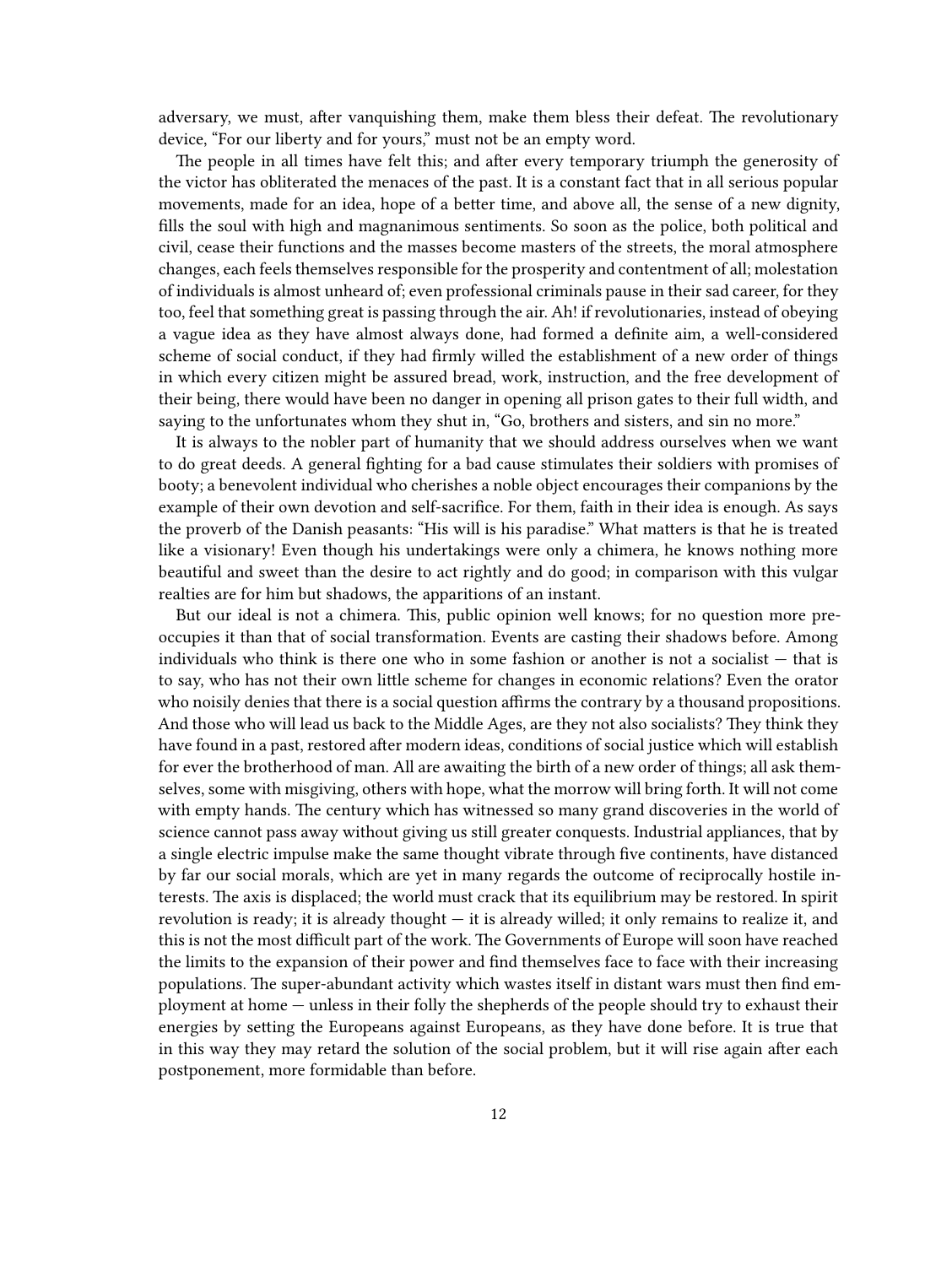Let economists and rulers invent political constitutions or salaried organizations, whereby the worker may be the friend of their master, the subject the brother of the potentate, we, "frightful Anarchists" as we are, know only one way of establishing peace and goodwill among women and men — the suppression of privilege and the recognition of right. Our ideal, as we have said, is that of the fraternal equity for which all yearn, but almost always as a dream; with us it takes form and becomes a concrete reality. It pleases us not to live if the enjoyments of life are to be for us alone; we protest against our good fortune if we may not share it with others; it is sweeter for us to wander with the wretched and the outcasts than to sit, crowned with roses, at the banquets of the rich. We are weary of these inequalities which make us the enemies of each other; we would put an end to the furies which are ever bringing people into hostile collision, and all of which arise from the bondage of the weak to the strong under the form of slavery, serfage, and service. After so much hatred we long to love each other, and for this reason are we enemies of private property and despisers of the law.